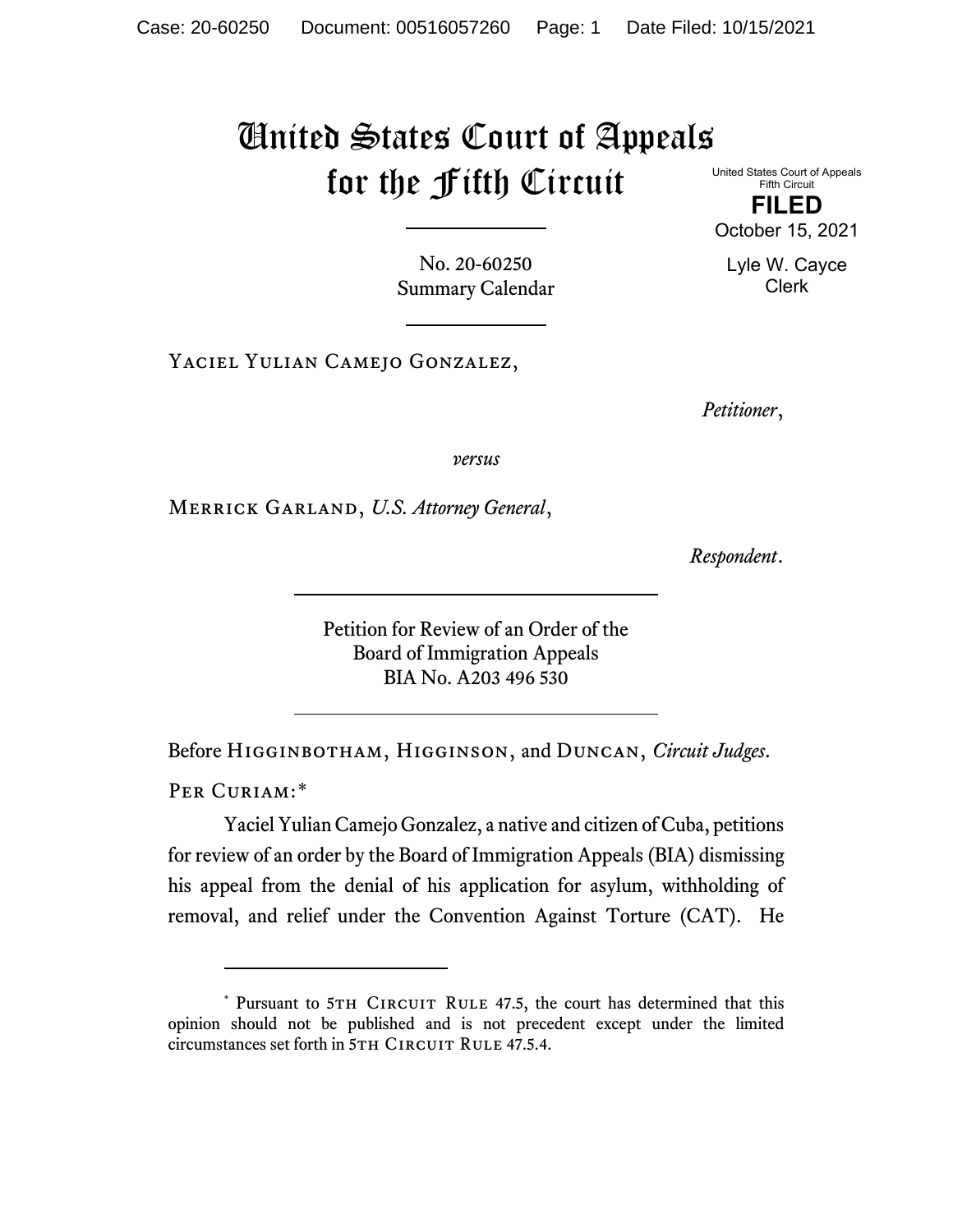## No. 20-60250

challenges the determination that he was competent to proceed in immigration proceedings. Because he does not challenge the determination that his underlying asylum claim lacked merit or that he was not entitled to protection under the CAT, he has abandoned review of these claims. *See Chambers v. Mukasey*, 520 F.3d 445, 448 n.1 (5th Cir. 2008).

We review the BIA's decision and consider the immigration judge's decision only to the extent it influenced the BIA. *Singh v. Sessions*, 880 F.3d 220, 224 (5th Cir. 2018). Factual findings are reviewed for substantial evidence and legal determinations are reviewed de novo. *Lopez-Gomez v. Ashcroft*, 263 F.3d 442, 444 (5th Cir. 2001).

Aliens in removal proceedings are presumed to be competent to participate in those proceedings. *Matter of M-A-M-*, 25 I & N Dec. 474, 477 (BIA 2011). However, if an issue implicating mental competency arises, the immigration judge must determine whether the alien is competent to proceed. *Id.* at 479. To determine whether an alien is competent to participate in immigration proceedings, an immigration judge considers "whether he or she has a rational and factual understanding of the nature and object of the proceedings, can consult with the attorney or representative if there is one, and has a reasonable opportunity to examine and present evidence and cross-examine witnesses." *Id.* 

Despite Camejo Gonzalez's assertions to the contrary, the immigration judge properly inquired into his level of competency. When he stated that he was "going a little bit nuts," the immigration judge immediately asked what he meant by that statement and inquired into his mental state by asking whether he was taking any medication to treat a mental illness, whether he understood the nature and purpose of the hearing, and whether he understood who the immigration judge was. While Camejo Gonzalez claims that this inquiry was inadequate, the approach to assess